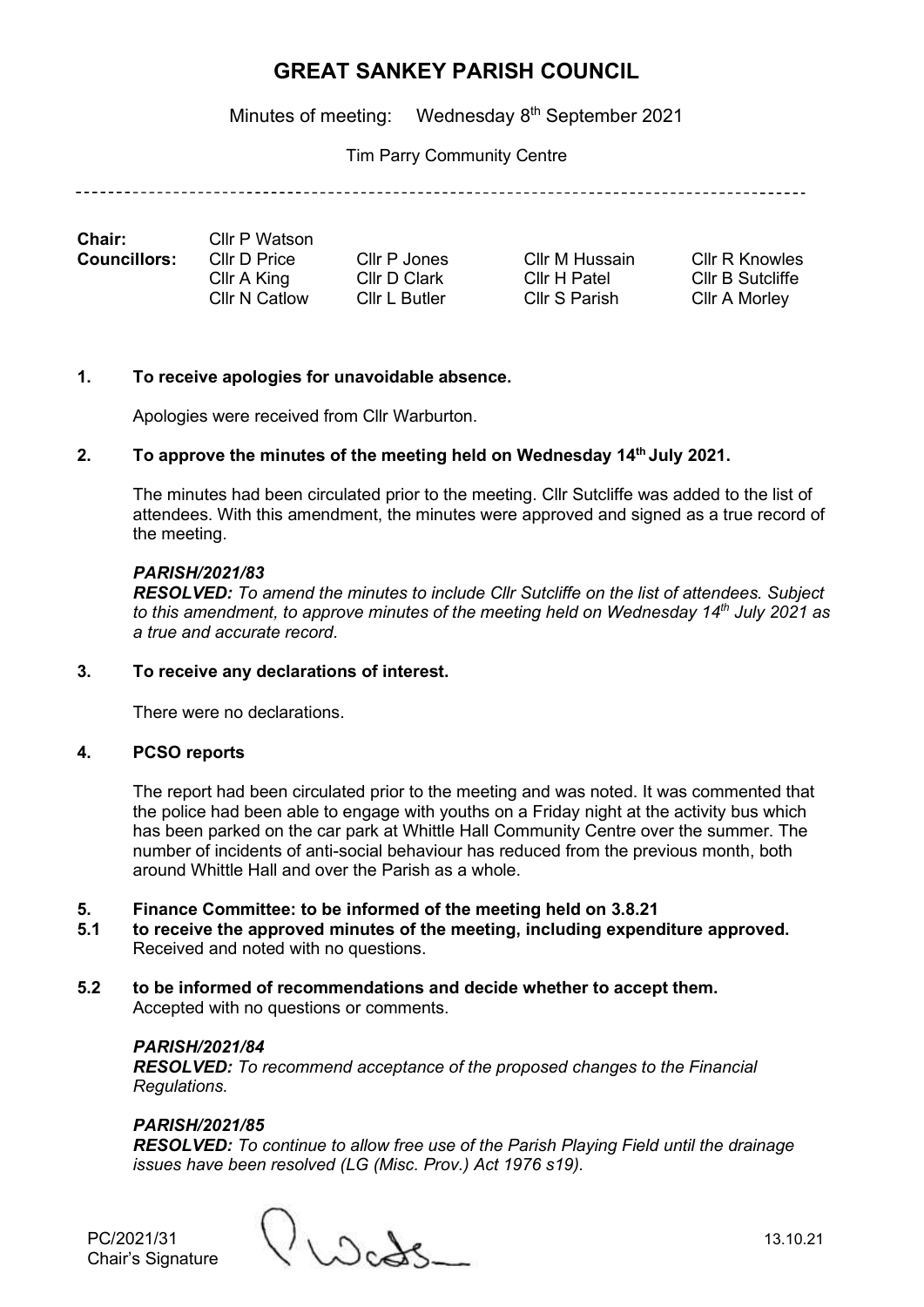Minutes of meeting: Wednesday 8<sup>th</sup> September 2021

# Tim Parry Community Centre

------------------------------

## *PARISH/2021/86*

*RESOLVED: To refuse a request for a reduction in hire charge for Sankey Stars (LGA 1972 s145).*

- **6. Finance Committee: to be informed of the meeting held on 31.8.21**
- **6.1 to receive the draft minutes of the meeting** Received and noted.
- **6.2 to be informed of, and have the opportunity to question, items approved for payment** The items approved for payment were accepted.

#### **6.3 to consider recommendations and decide whether to accept them**

FINANCE/2021/80 was explained in more detail and discussed by members before the recommendation was accepted. It was suggested that GSPC could propose to WBC that all parish councils be involved with a possible partnership scheme for solar farms or other options for investment into reducing Warrington's carbon footprint. Cllr Patel, who is also a Borough Councillor and is the portfolio holder on the environment for WBC, will take this suggestion forward to WBC.

## *PARISH/2021/87*

*RESOLVED: To recommend the following actions as an initial step towards reducing the Parish Council's carbon footprint*

- *install solar PV at Bewsey Barn Community Centre (obtain 2 further quotes prior to decision-making).*
- *obtain quotes for a false ceiling at Whittle Hall Community Centre and for new double-glazed windows at Bewsey Barn Community Centre.*
- *obtain quotes to renew energy contracts with energy from 100% renewable sources.*
- *market Whittle Hall Community Centre as meeting space once false ceiling has been installed to increase daytime use.*
- *consider installation of solar PV at Whittle Hall Community Centre if daytime use increases.*

*(Local Government (Miscellaneous Provisions) Act 1970, s19 & LGA 1972 s133)*

There were no questions or comments on the remaining recommendations, and these were accepted.

#### *PARISH/2021/88*

*RESOLVED: To recommend acceptance of the additional change to the Financial Regulations for para 11.1b relating to public contracts.*

## *PARISH/2021/89*

*RESOLVED: To accept the election costs and repay over a four-year period (LGA 1972 s16)*

#### *PARISH/2021/90*

*RESOLVED: To authorise the payment to Brookmeade Building Ltd for work at Bewsey Barn Community Centre subject to the work being checked by the Maintenance Officer and the invoice scrutinised by the Clerk (LGA 1972 s133).*

PC/2021/32 13.10.21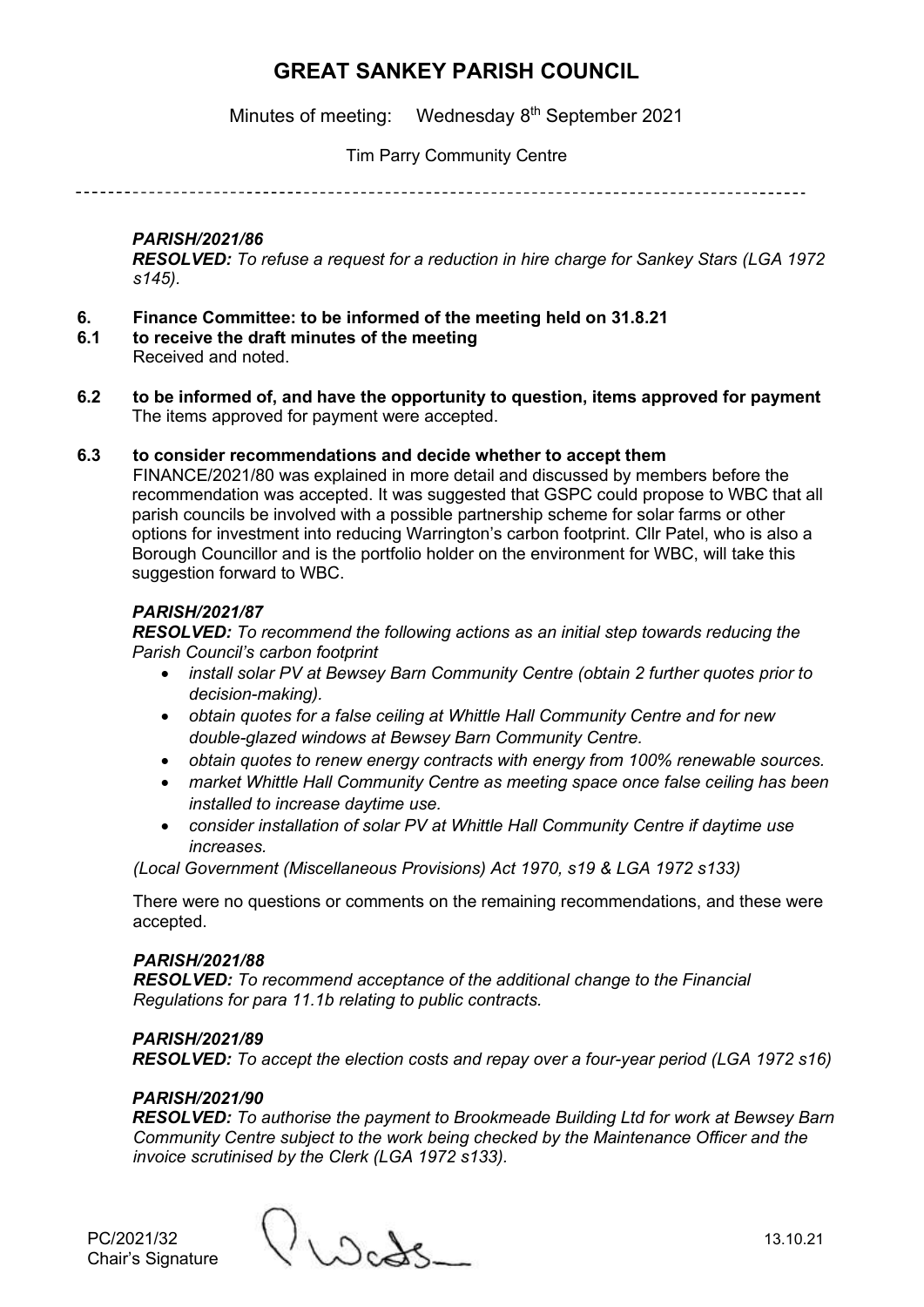Minutes of meeting: Wednesday 8<sup>th</sup> September 2021

Tim Parry Community Centre

#### *PARISH/2021/91*

*RESOLVED: To install a 25' Christmas tree and lights in Chapelford. To install additional lighting subject to quote being received and approved (LGA 1972 s145).*

#### *PARISH/2021/92*

*RESOLVED: To install a 25' Christmas tree and lights at Hood Lane Community Centre for 2021 only subject costs for the installation of an outdoor socket (LGA 1972 s145).*

#### *PARISH/2021/93*

*RESOLVED: To purchase a SID Gen5 Smart from Traffic Technology Ltd (£2809) for deployment by the Great Sankey PCSO's and to provide a list of preferred locations (LGRA 1997 s31)*.

#### *PARISH/2021/94*

*RESOLVED: To set a budget of £400 to purchase blinds for Bewsey Barn Community Centre to be deferred to the Clerk (LGA 1972 s133).*

#### *PARISH/2021/95*

*RESOLVED: To obtain quotes to trim the undergrowth adjacent to Lingley Green Avenue on the Parish Playing Field (Open Spaces Act 1906 s10).*

#### *PARISH/2021/96*

*RESOLVED: To allow internet access for the preschool in the storeroom at the back of Bewsey Barn Community Centre. The type of equipment required and costs to be investigated further (LGA 1972 s133).*

## **7. To review the Parish Council's Standing Orders and consider proposed amendments.**

Three amendments were proposed. Para 6.1 refers to the Youth Project Group; this is now the Community Projects Group. Paras 31.15-31.16 are mandatory orders relating to public contracts where the financial limit for procurement are increased every two years; para 31.17 is also mandatory and describes the threshold (£25,000) above which contracts must be advertised on the Governments Contract Finder website.

## *PARISH/2021/97*

*RESOLVED: To amend Standing Orders as per the agenda paper circulated.*

#### **8. Cllr proposal: Developing a Strategy for Community Engagement (Cllrs Watson & Jones)**

This proposal has been made through the Community Projects Group and sets out a way forward to develop and improve community engagement which will also change the way the Parish Council operates in the future. The full strategy will be a considerable amount of work to undertake and therefore the committee was seeking outline agreement for the proposal prior to starting. The draft strategy will be presented to full Council for comment and amendment before adoption.

PC/2021/33 13.10.21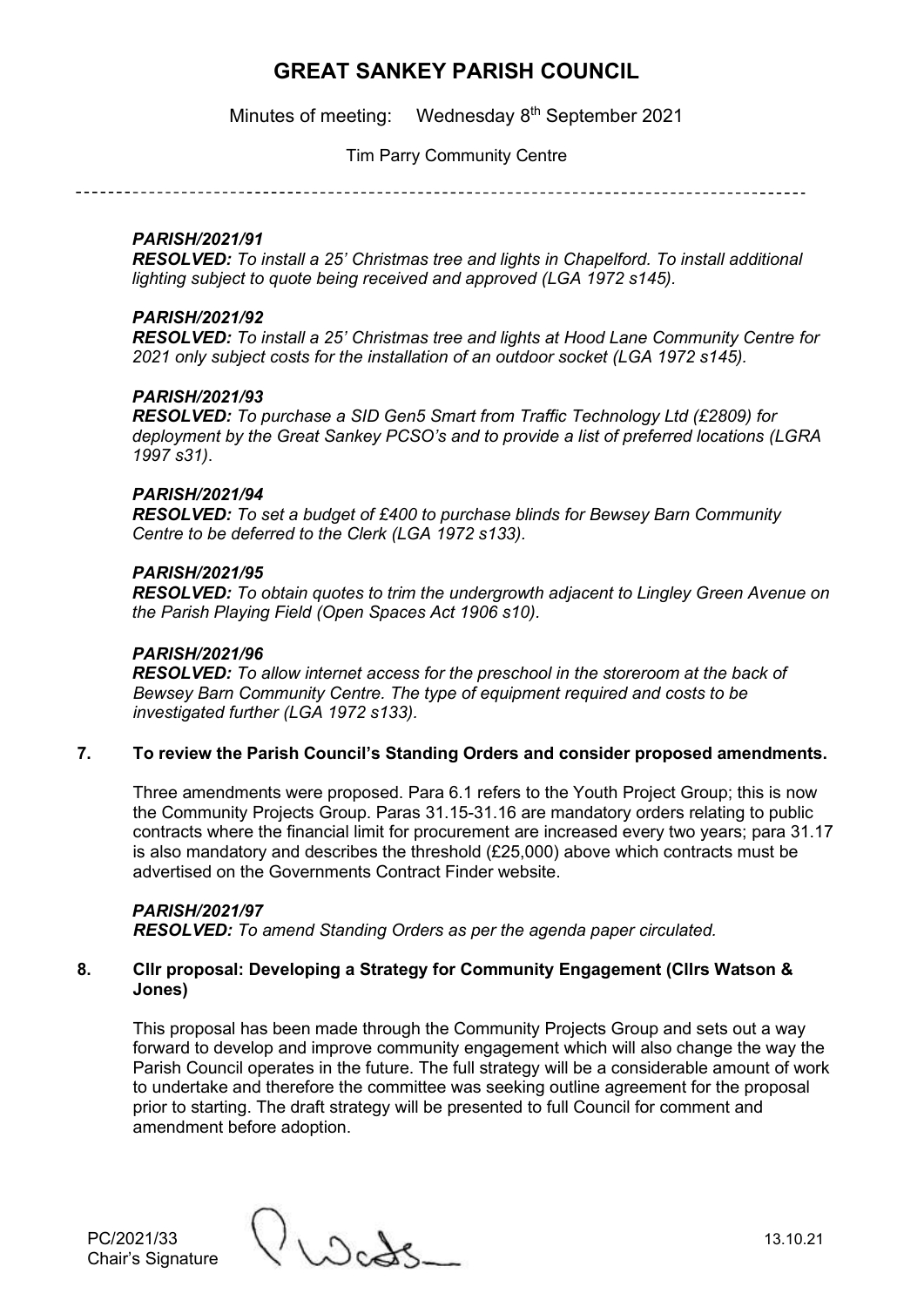Minutes of meeting: Wednesday 8<sup>th</sup> September 2021

Tim Parry Community Centre

# *PARISH/2021/98*

*RESOLVED: For the Community Projects Group to produce a draft strategy for community engagement.*

## **9. To review the Parish newsletter, including design, format and distribution.**

It was proposed that this review should be included within the community engagement strategy (item 8) and that the council keep the same format and distribution for the 2021-22 newsletter until then. It was noted that there had been distribution issues with the last newsletter. The company that has been used for some years had closed because of staffing and the pandemic and a new distributor had to be found at short notice and not all households received a copy of the newsletter. Alternative distributors will be sourced for this year.

## *PARISH/2021/99*

*RESOLVED: To continue with current format and distribution of hard copies to every household in the parish for 2021-22. To review future newsletter production within the strategy for community engagement (LGA 1972 s142).*

# **10. To be updated on current projects;**

# **10.1 Parish Playing Field drainage.**

A meeting with Liverpool FA to discuss the possibility of funding from the Football Foundation towards the installation of a piped drainage system on the Parish Playing Field had been very positive, and information will be forwarded to the Clerk on next steps for the council. Liverpool FA also mentioned possible funding for ongoing pitch maintenance, although this would need to be accessed by a football club using the pitches with the Parish Council's permission. To facilitate this, it has been discussed in previous meetings that the Parish Council should negotiate a long-term agreement with Whittle Hall Junior Football Club for pitch use. They have been the only football club that has continued to hire the pitches even with the drainage issues; an agreement would be for priority use, but not exclusive use. This was agreed.

## *PARISH/2021/100*

*RESOLVED: To negotiate a long-term agreement with Whittle Hall Junior Football Club for priority use of the Parish Playing Field (LG (Misc. Prov.) Act 1976 s19).*

## **10.2 Sankey Station – to be advised on new information relating to the land bordering the station car park and decide if further action is necessary.**

The business plan adopted at the July Parish Council meeting proposed a working team should be set up to develop the project. This has been postponed during August because of holidays but will now be progressed. The four plots of land under private ownership alongside the car park were considered. It was agreed to obtain valuations for these plots to inform a discussion about possible purchase at a future council meeting.

## *PARISH/2021/101*

*RESOLVED: To obtain valuations for 4 privately owned plots of land alongside Sankey Station (Open Spaces Act 1906 s9).*

Chair's Signature

PC/2021/34 13.10.21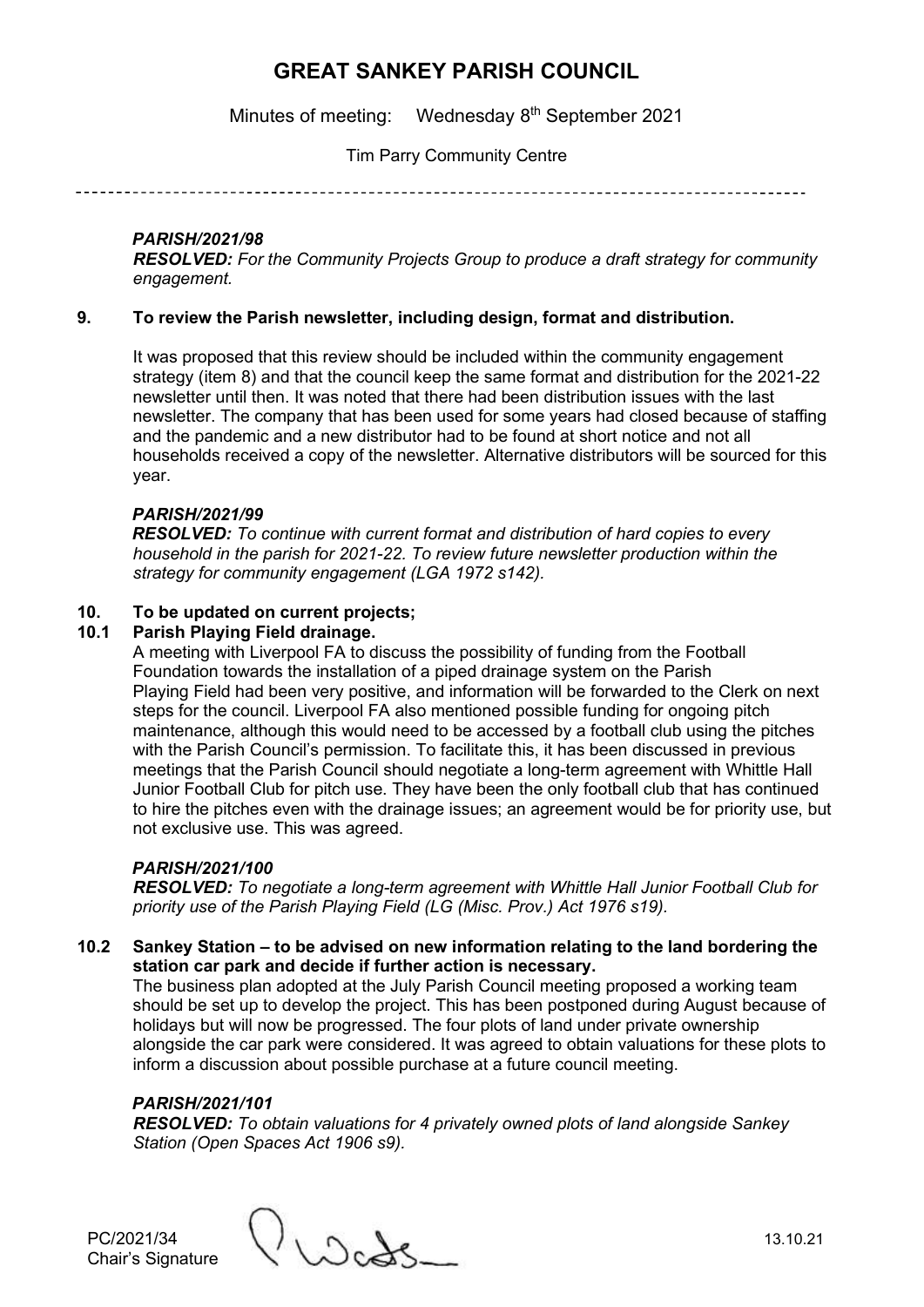Minutes of meeting: Wednesday 8<sup>th</sup> September 2021

Tim Parry Community Centre

## **11. Report from Borough Councillors on items of note within the Parish of Great Sankey.**

### Cllr Parish (Chapelford & Old Hall ward)

Highlighted the possibility of further reductions in the train service from Warrington West Station resulting from a timetable review of the wider service in the north of England. The service is already reduced from that promised by the rail companies when WBC agreed to build the station to improve the service for residents. WBC is continuing to raise the issue to prevent reductions.

#### Cllr Butler (Chapelford & Old Hall ward)

Ongoing problems with Chapelford Medical Centre and access to doctors; she is working with the CCG for a solution. Other members noted that this problem is not confined to Chapelford Medical Centre but is an issue for residents throughout Warrington West. Cllr King, who is also on the Health Scrutiny Committee at WBC, offered to take this forward and invite representatives of the CCG and NHS England to the Parish Council for discussion of the problems.

#### Cllr Patel (Great Sankey North and Whittle Hall ward)

i) WBC have reviewed the Local Plan for Warrington after taking on board resident's comments. If approved by WBC, there will be a consultation period on the proposals. ii) WBC are considering a Public Protection Order to tackle dog fouling, as well as considering dogs on leads, particularly around children's play areas.

#### Cllr King (Great Sankey South ward)

i) Noted that a new residents committee has been set up in the Hood Manor area. ii) Informed members about an upcoming meeting with Your Housing to discuss issues with Brentnall Park (the 'Boat Park') with a view to reopening it for the benefit of residents. An update will be given at the next Parish Council meeting.

## **12. To consider planning applications received by the Council and decide if any objections are to be raised.**

Planning application 2021/39987 was discussed. This is for land on Lingley Mere Business Park for flexible employment purposes (offices, general industrial use, storage and distribution) and associated car parks. Concerns were raised about the additional traffic this will generate and whether it is appropriate to continue adding warehousing to an already saturated area. An objection was approved on these grounds.

## *PARISH/2021/102*

*RESOLVED: To object to planning application 2021/39987 on the basis of increased traffic and unnecessary additional development.*

#### **13. To consider correspondence received by the Council and decide if any action is required.**

13.1 Penketh and Sankey RBL invite to be involved with organizing and funding the Service of Remembrance along with Penketh Parish Council, the RBL and clergy. A positive response has been sent, a date for an initial meeting is awaited.

PC/2021/35 13.10.21